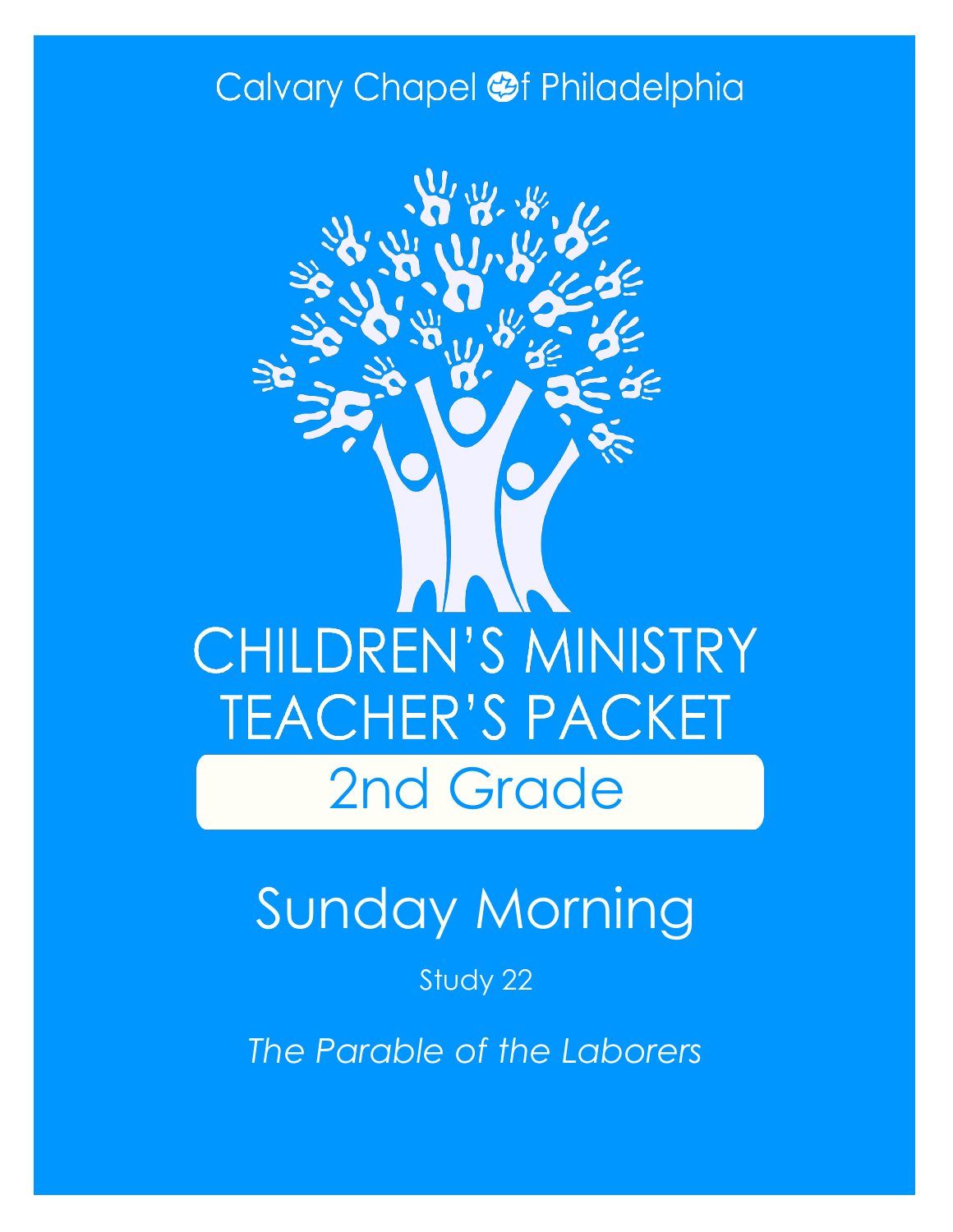### The Parable of the Laborers

The Objective is the key concept for this weeks lesson. It should be the main focus of the study

These are the key verses that you will find helpful in teaching your study this week. The "Main passage" is the basis of the study, where the other verse support the objective of the lesson.

These are the books of the Bible we will be memorizing. New books for this month are in bold. If a student can memorize all the books up to this month's books, you may give them a prize from the "reward box" found on your cart.

An introductory activity or question that will settle the class, draw their attention to the study and prepare their hearts for God's Word.

**Objective This lesson will give the students an understanding of God's grace, showing that God rewards as He sees fit, not in the ways that we would expect.**

#### **Key Verses**

Matthew 20:1-16—Main Teaching Passage Matthew 19:27-30

#### **Books to Memorize**

Genesis, Exodus, Leviticus, Numbers, Deuteronomy, Joshua, Judges, Ruth, 1&2 Samuel, 1&2 Kings, 1&2 Chronicles, Ezra, Nehemiah, Esther, Job, Psalms, Proverbs, Ecclesiastes, Song of Solomon, Isaiah, Jeremiah, Lamentations, Ezekiel, Daniel, Hosea, Joel, **Amos, Obadiah, Jonah, Micah, Nahum**

### **Hook**

Ask the kids if they know what the word "grace" means. Explain to them that grace is when we get something good that we don't deserve.

An example of this might be a birthday present. You don't have to do anything to earn a birthday present, but because your parents love you, they might give you something on your birthday to show you their love.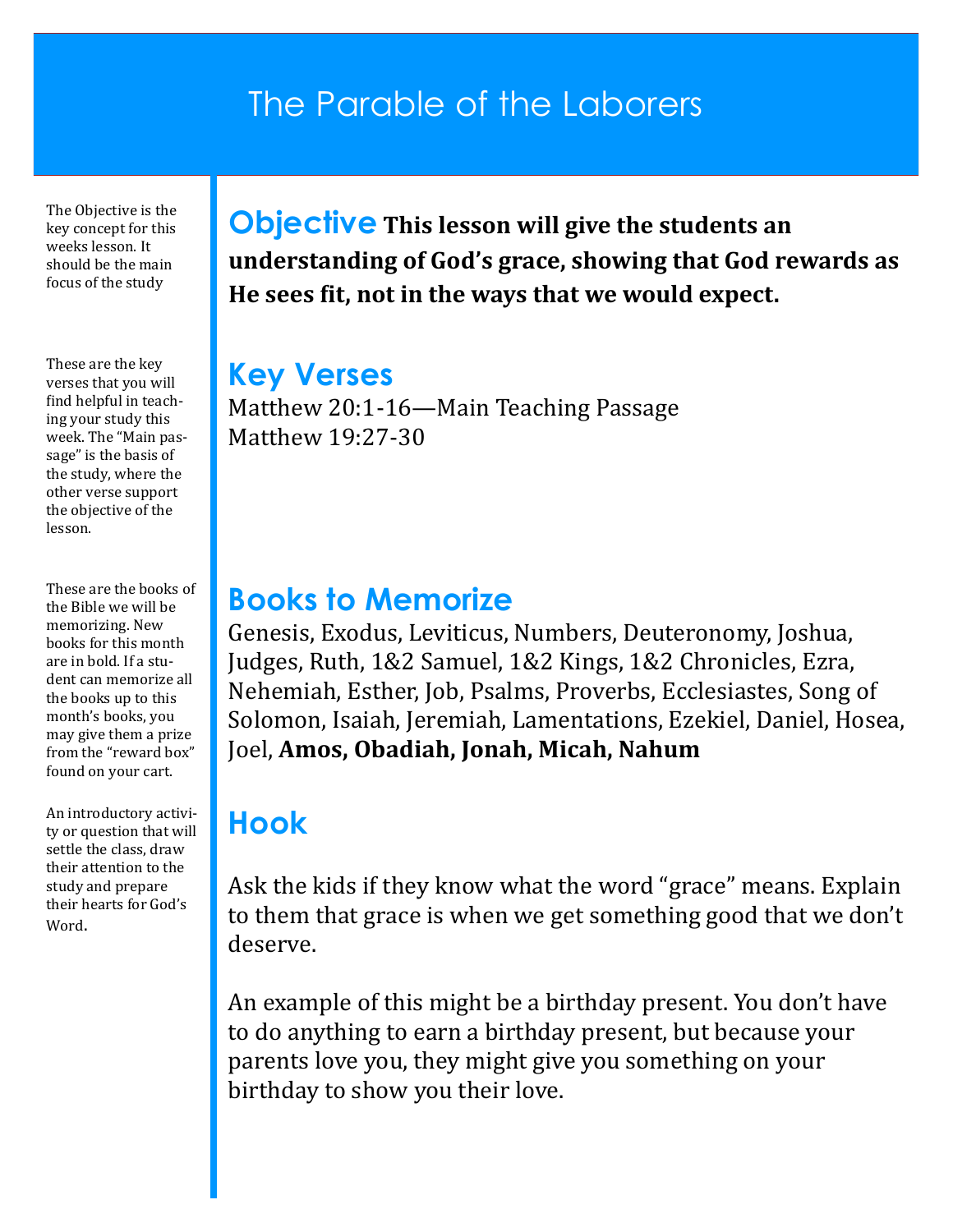What does the Bible say? This is where we will read a passage or series of passages that teach on the subject of the day.

The interpretation/ exegesis of the passage. What does this passage mean? How does this passage apply to my life?

# BOOK

The parable of the laborers in the vineyard is a response to the question asked by Peter in Matthew 19:27: "See we have left all [we have] and followed you. Therefore what shall we have?" Peter was asking Jesus what the disciples' reward will be for following Him. Jesus responded with the parable found in Matthew 20:1-16.

In the parable, a landowner hires some workers in the morning, promising to pay them a denarius for their work (a fair day's pay). Throughout the day, he hires more and more workers, promising only to pay them "whatever is right," but making no specific financial agreement with them. At the end of the day, the workers who worked all day received the same pay as the workers who only worked for a few hours. Those who worked all day complained that they should receive more, but the landowner reminds them that he paid them exactly what they agreed to at the start of the day. The landowner is free to pay the men whatever he wants, and he does so. If he wants to pay the workers who came later more than they earned, that's his choice. Jesus told the disciples that this is what the Kingdom of Heaven shall be like, and that when God rewards the disciples, they should not be surprised if He also chooses to reward others in the same way, or even giving them more. Jesus finishes by stating that this is what He means when He says that the first shall be last and the last shall first.

### LOOK

In our Bible study, Jesus answered a very interesting question: "What do we get for following you?" The disciples were asking Him what they were going to receive for leaving everything behind, including their families, their homes, all their stuff, to follow after Jesus. Jesus told them in 19:28-30 that those who followed Him will sit on thrones like kings, judging the people of God. What an amazing reward for following Jesus! Then Jesus adds a little warning: don't become prideful. God is going to reward people however He sees fit, whether or not you like it.

You might think to yourself that it is unfair that the disciples got to follow Jesus in person and see all the things that He did when you weren't even born yet. How come they get such a great reward? Our parable today answers that question. You see the disciples are like the men who got hired by the landowner in the morning. At the end of the day, they received exactly what the landowner had promised them.

You and I are like the people who were hired later in the day. Even though they weren't there at first, and even though the work that they did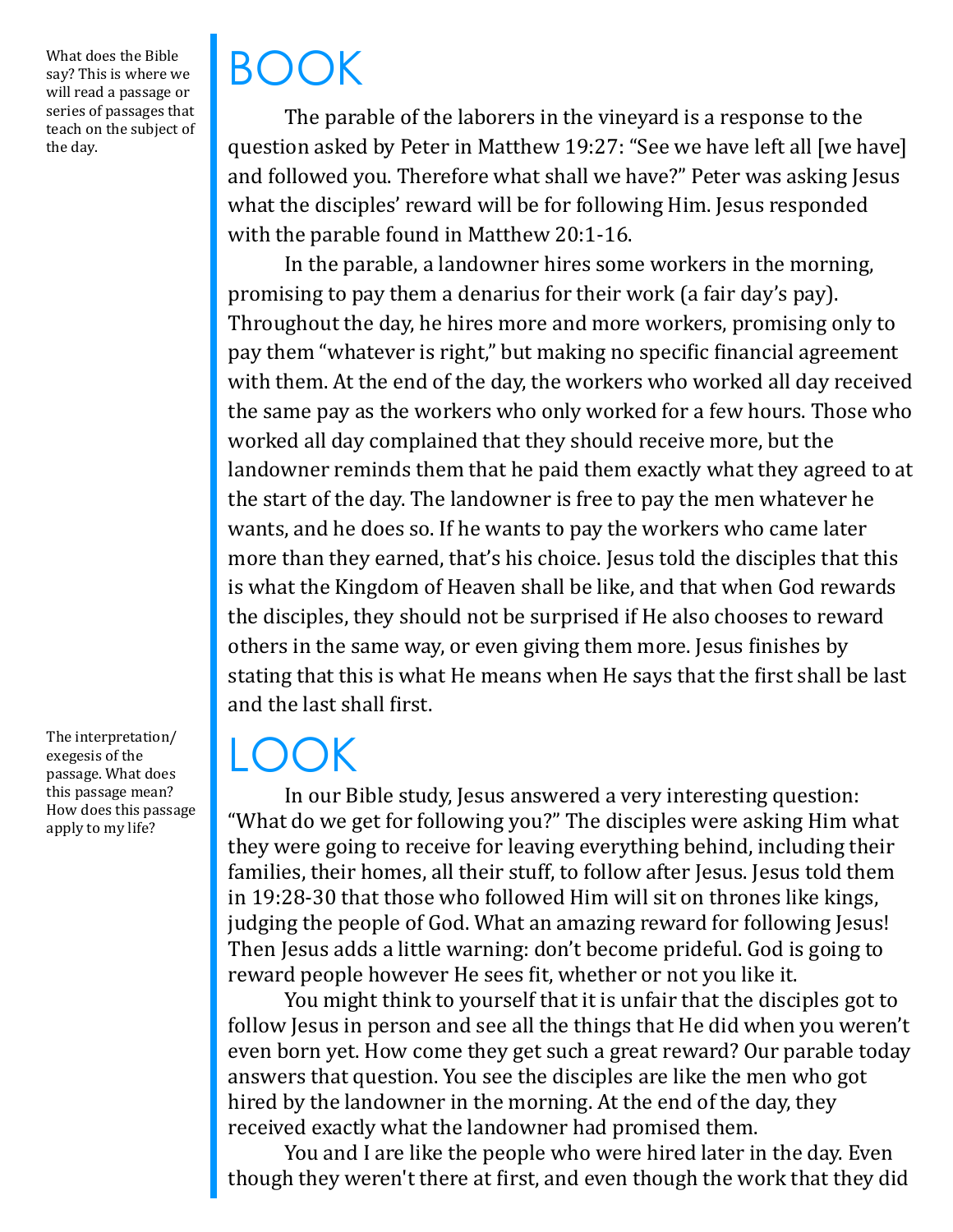## LOOK (Continued)

was different than those who were there first, the reward that was given at the end of the day was the same. The same way, our reward is no different from that of Jesus' first disciples.

Any reward that we get, anything at all that we receive from the Lord is all, because of grace. Grace is a wonderful word that means that we get something that we didn't deserve. If God gives you anything it is only because He loves you and He wants you to have it, not because you deserved it.

So what are the rewards that God gives to those who follow Him? There are many, but two of the most important are: one, Jesus comes into your life and lives with you, helping you every single day, and two, you get to live with Jesus forever. We don't earn these incredible gifts, we don't deserve these wonderful rewards, but because God loves us so much He desires to give them to us anyway.

You and I don't have the opportunity to speak to Jesus and listen to Him teach like the disciples did, but that doesn't mean that our reward for following Him will be any different from theirs. This story shows us that we don't have to worry about rewards and blessings, that anything we get from Him is from grace anyway.

What is my response to this passage of Scripture? How should my life change according to what this passage teaches me? What are the practical things I can do throughout the week to make this true in

my life?

# TOOK

As a class, review the books of the Bible Genesis-Nahum.

Review the lesson by asking the students to summarize the events of the parable. Ask how the landowner shows us what God's grace is. Have them give examples of grace that He shows us.

**Pray:** Thank the Lord for the grace He gives to us. Ask Him to keep us from being prideful about our heavenly rewards.

**Parent Question:** What things has God given you that you don't deserve?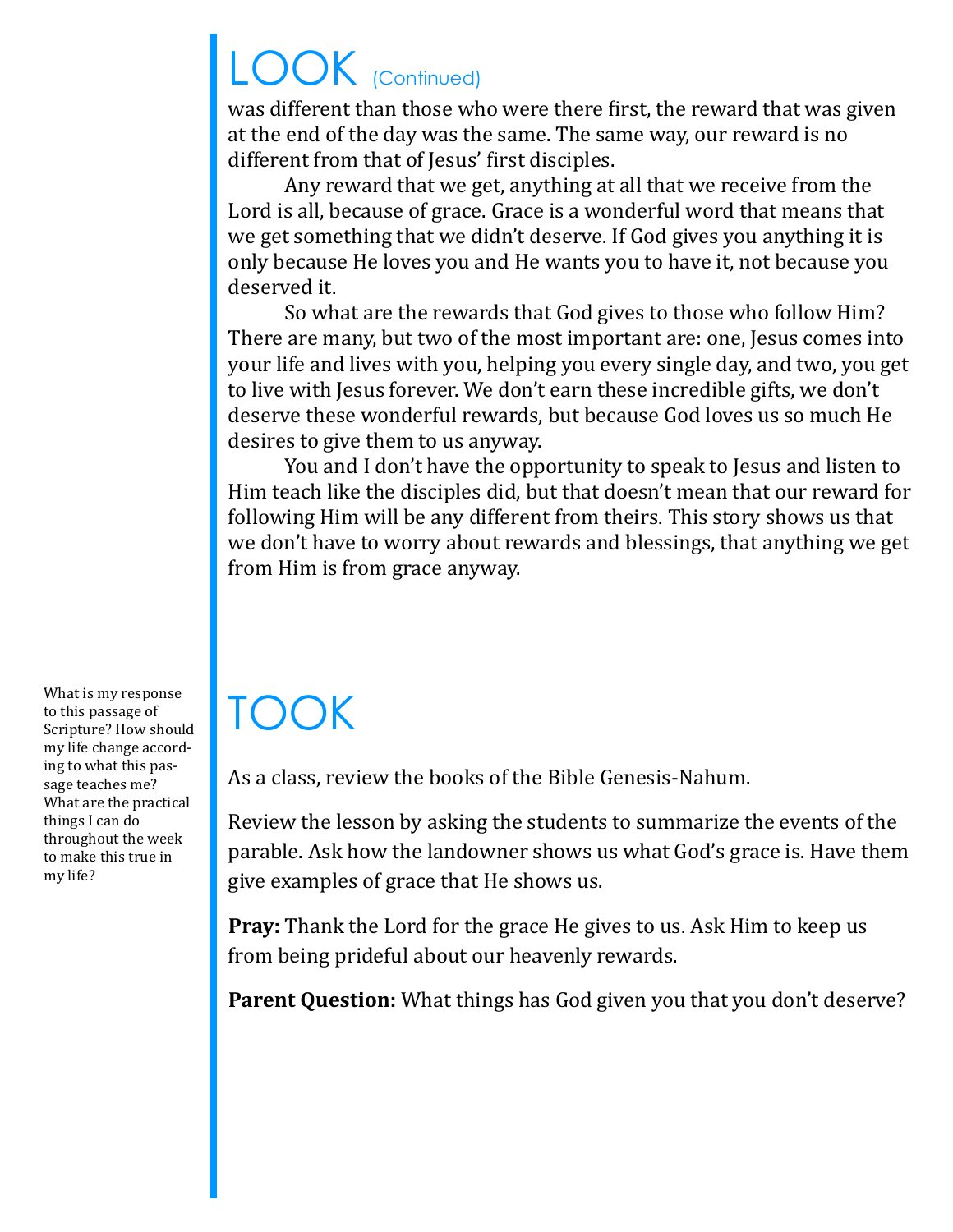### FURTHER STUDY

### **Commentary on Matthew 20:1-16 by David Guzik**

A. The parable of the workers in the vineyard.

1. [\(Mat 20:1](https://www.blueletterbible.org/kjv/matthew/20/1-2/s_949001)-2) A landowner's workers early in the morning.

**"For the kingdom of heaven is like a landowner who went out early in the morning to hire laborers for his vineyard. Now when he had agreed with the laborers for a denarius a day, he sent them into his vineyard."**

a. **For the kingdom of heaven is like a landowner**: Like many of Jesus' parables, this story is about an employer and those who work for him. Jesus will use this story to answer a question from [Matthew 19:27:](https://www.blueletterbible.org/kjv/matthew/19/27/s_948027) *See, we have left all and followed You. Therefore what shall we have?* His reply came in stages.

 $\cdot$  First, a promise of reward ([Matthew 19:28\)](https://www.blueletterbible.org/kjv/matthew/19/28/s_948028).

· Second, a warning that God's manner of distributing reward is not necessarily the manner of men (*many who are the first will be last, and the last first*, [Matthew 19:30\).](https://www.blueletterbible.org/kjv/matthew/19/30/s_948030)

· Finally, this parable that illustrates the principle that God's manner of rewarding is not like man's practice of giving rewards.

b. **To hire laborers for his vineyard**: The landowner went to the marketplace, which was the gathering place for day laborers. A man who wanted to work came there first thing in the morning, carrying his tools, and waited until someone hired him.

c. **Early in the morning**: This is literally "at dawn," usually reckoned to be about 6:00 in the morning. These workers hired at the very beginning of the working day **agreed** to work **for a denarius a day**, the common daily wage for a workingman. This was an entirely normal arrangement.

2. [\(Mat 20:3](https://www.blueletterbible.org/kjv/matthew/20/3-7/s_949003)-7) Through the day, the landowner continues to hire workers.

**"And he went out about the third hour and saw others standing idle in the marketplace, and said to them, 'You also go into the vineyard, and whatever is right I will give you.' So they went. Again he went out about the sixth and the ninth hour, and did likewise. And about the eleventh hour he went out and found others standing idle, and said to them, 'Why have you been standing here idle all day?' They said to him, 'Because no one hired us.' He said to them, 'You also go into the vineyard, and whatever is right you will receive.'"**

a. **And he went out about the third hour**: The **third hour** was about 9:00 a.m.; the **sixth hour** was about 12 noon; the **eleventh hour** was about 5:00 in the evening. Through the day, the landowner went to the place where the laborers gathered, found some **standing idle in the marketplace**, and hired them to do the work in his **vineyard**.

i. "If the harvest was not ingathered before the rains broke, then it was ruined; and so to get the harvest in was a frantic race against time. Any worker was welcome, even if he could give only an hour to the work." (Barclay)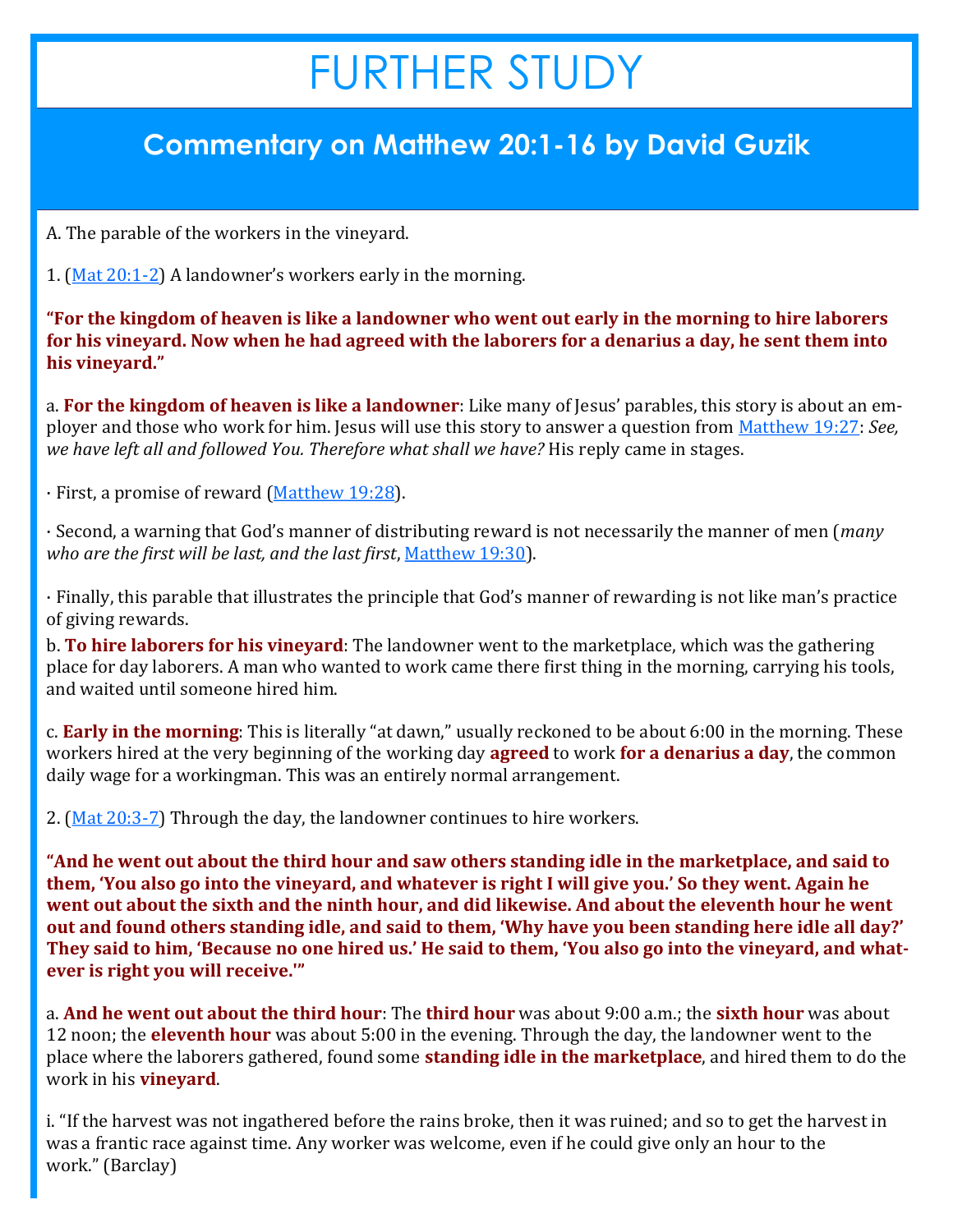ii. The picture is that the landowner had an inexhaustible supply of work for those who wanted to work. The impression is that the landowner was *surprised* to find people **idle**, because he had plenty of work to give them.

iii. Spurgeon applied this to us spiritually: "Why is any one of *us* remaining idle towards God? Has nothing yet had power to engage us to sacred service? Can we dare to say, '*No man hath hired us?*"

b. **Whatever is right I will give you…whatever is right you will receive**: The landowner promised the earliest workers a day's wage (*a denarius a day*). The other workers hired through the day were not promised a *specific* wage, only **whatever is right**. He promised to pay all the later workers fairly.

3. ([Mat 20:8](https://www.blueletterbible.org/kjv/matthew/20/8-10/s_949008)-10) The landowner pays his workers.

**So when evening had come, the owner of the vineyard said to his steward, 'Call the laborers and give them** *their* **wages, beginning with the last to the first.' And when those came who** *were hired* **about the eleventh hour, they each received a denarius. But when the first came, they supposed that they would receive more; and they likewise received each a denarius.**

a. **Call the laborers and give them their wages, beginning with the last to the first**: These are day laborers, so they are paid at the end of each day. When it came time to pay the workers, the men hired last were paid first – and paid for a full day of work!

i. The men who were hired at the **eleventh hour** – who worked only about one hour – were obviously elated about being paid first, and being paid for a full day.

b. **They supposed that they would receive more**: The men who worked for the landowner all day saw the men who worked for only an hour come away from the pay table, and they **supposed**, "If the landowner is paying these guys a full day's pay for one hour's work, then we will get far more."

i. The *order* of payment was important. If the first workers had been paid first, they would not have had time to develop the expectation of more pay for themselves. "Possibly *the first* felt their vanity wounded by being paid after the others. They used their waiting time in considering their own superiority to the latecomers." (Spurgeon)

c. **They likewise received a denarius**: Yet the men hired first – early in the day, and who had worked all day – got paid exactly what the landowner had promised them (*a denarius a day*, [Matthew 20:2\)](https://www.blueletterbible.org/kjv/matthew/20/2/s_949002). The landowner did exactly as promised, but their supposition of more pay than promised was disappointed.

4. ([Mat 20:11](https://www.blueletterbible.org/kjv/matthew/20/11-15/s_949011)-15) The complaint of the early workers.

**"And when they had received** *it,* **they complained against the landowner, saying, 'These last** *men* **have worked** *only* **one hour, and you made them equal to us who have borne the burden and the heat of the day.' But he answered one of them and said, 'Friend, I am doing you no wrong. Did you not agree with me for a denarius? Take** *what is* **yours and go your way. I wish to give to this last man** *the same* **as to you. Is it not lawful for me to do what I wish with my own things? Or is your eye evil because I am good?'"**

a. **They complained against the landowner**: After being paid, the men hired first took up their complaint with the landowner. They were offended that the landowner gave the men who worked less **equal to us who have borne the burden and the heat of the day**.

i. "The money was paid by the overseer, but he was standing by enjoying the scene." (Bruce)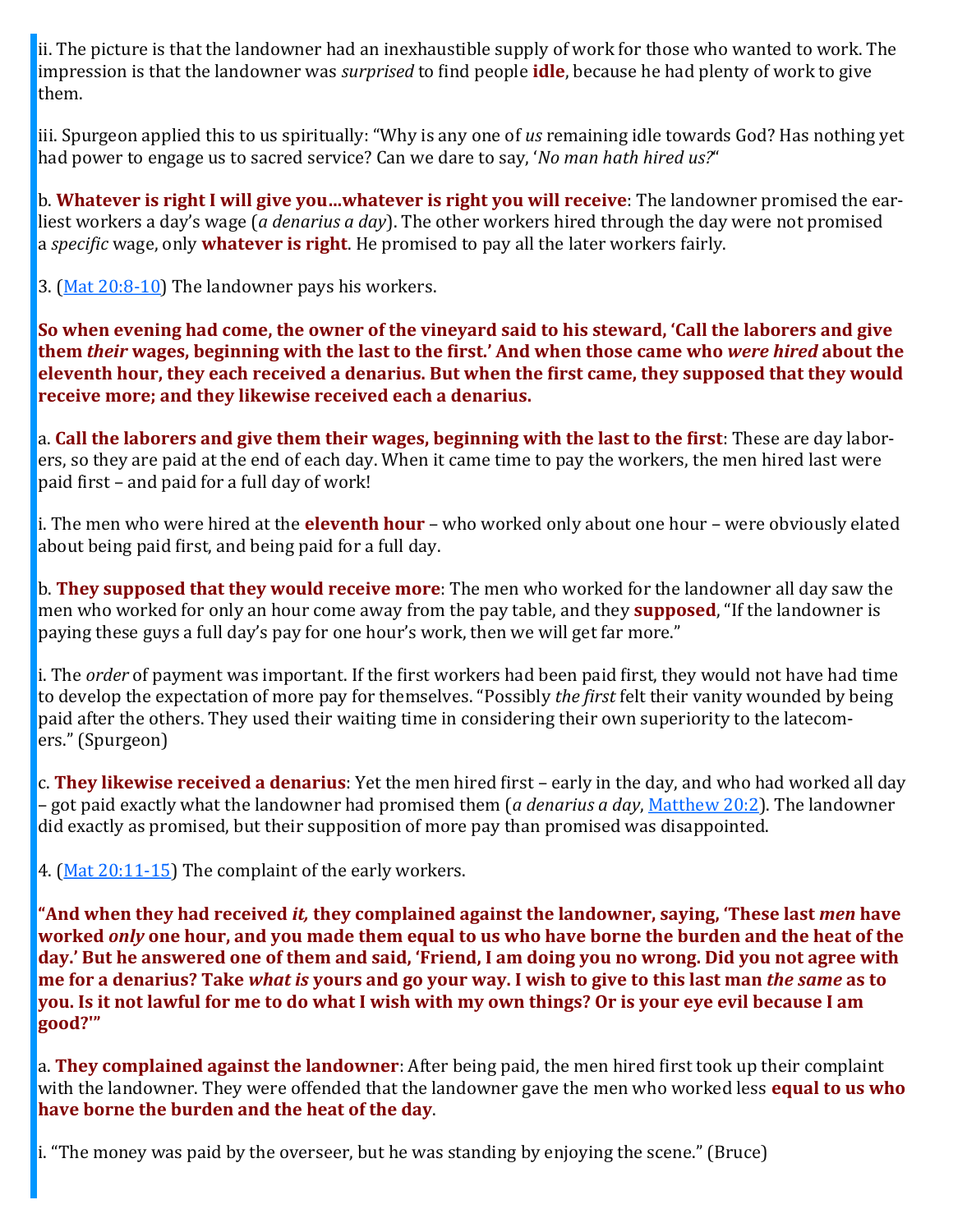ii. It is easy to sympathize with these who had worked all day. They worked while the others were idle. They worked in **the heat of the day** while others shaded themselves. Yet they were paid exactly the same.

b. **Friend, I am doing you no wrong. Did you not agree with me for a denarius?** The landowner reminded them that he had been completely fair to them. He did them **no wrong**, and had broken no promise.

c. **I wish to give to this last man the same as to you**: The landowner did nothing to *explain* why he did it, other than simply to say "**I wish**." The reasons for the landowner's generosity were completely in the landowner himself, and *not in the ones who received*.

d. **Is it not lawful for me to do what I wish with my own things? Or is your eye evil because I am good?** The landowner rebuked them for their jealousy and resentment of the landowner's generosity towards others. He also strongly claimed his right to do what he wanted with what was his.

i. The "evil eye" was a jealous, envious eye. The landowner asked if they were jealous because the landowner was generous to other people. "The 'evil eye' was an idiom used to refer to jealousy (cf. [Deuteronomy 15:9;](https://www.blueletterbible.org/kjv/deuteronomy/15/9/s_168009) 1 [Samuel 18:9\)](https://www.blueletterbible.org/kjv/1samuel/18/9/s_254009)." (Carson)

ii. "An *evil eye* was a phrase in use, among the ancient Jews, to denote an *envious*, *covetous* man or disposition; a man who repined at his neighbour's prosperity, loved his own money, and would do nothing in the way of charity for God's sake." (Clarke)

5. ([Mat 20:16\)](https://www.blueletterbible.org/kjv/matthew/20/16/s_949016) The parable applied: the principle of God's reward.

#### **"So the last will be first, and the first last. For many are called, but few chosen."**

a. **So the last will be first, and the first last**: Peter and the disciples knew they had given up a great deal to follow Jesus. Peter wanted to know what they would get in return. Through this parable Jesus assured Peter and the disciples that they will be rewarded – but the principle of *many who are first will be last and the last first* [\(Matthew 19:30\)](https://www.blueletterbible.org/kjv/matthew/19/30/s_948030) meant that God may not reward as man expects – even as the parable illustrated.

i. Some think this parable speaks of the way that people come to God at different stages of their life. They may come at the beginning of their life, in their youth, in adulthood, in old age, or at the very end. Others think it refers to how the gospel first dawned with John the Baptist, then the preaching of Jesus, then the preaching at Pentecost, then to the Jews, and finally to the Gentiles. It is best understood as a parable about grace and reward.

ii. The disciples should expect to be rewarded; but they should not be surprised if, when rewards are distributed, God will reward others in unexpected ways.

b. **Last will be first, and the first last**: This is the essence of God's *grace*, when He rewards and blesses man according to His will and pleasure, not necessarily according to what men deserve.

i. The system of law is easy to figure out: you get what you deserve. The system of grace is foreign to us: God deals with us according to who *He* is, not according to who *we* are.

ii. It is important to see that the landowner did not treat anyone *unfairly*, though he was more *generous* to some than to others. We can be assured that God will never, ever be unfair to us, though He may – for His own purpose and pleasure – bestow greater blessing on someone else who seems less deserving.

iii. The point isn't that all have the same reward – though all God's people do go to the same heaven (where they will have reward in different measure). The point is that God rewards on the principle of grace, and we should therefore expect surprises. He will never be *less* than fair, but reserves the right to be *more* than fair as